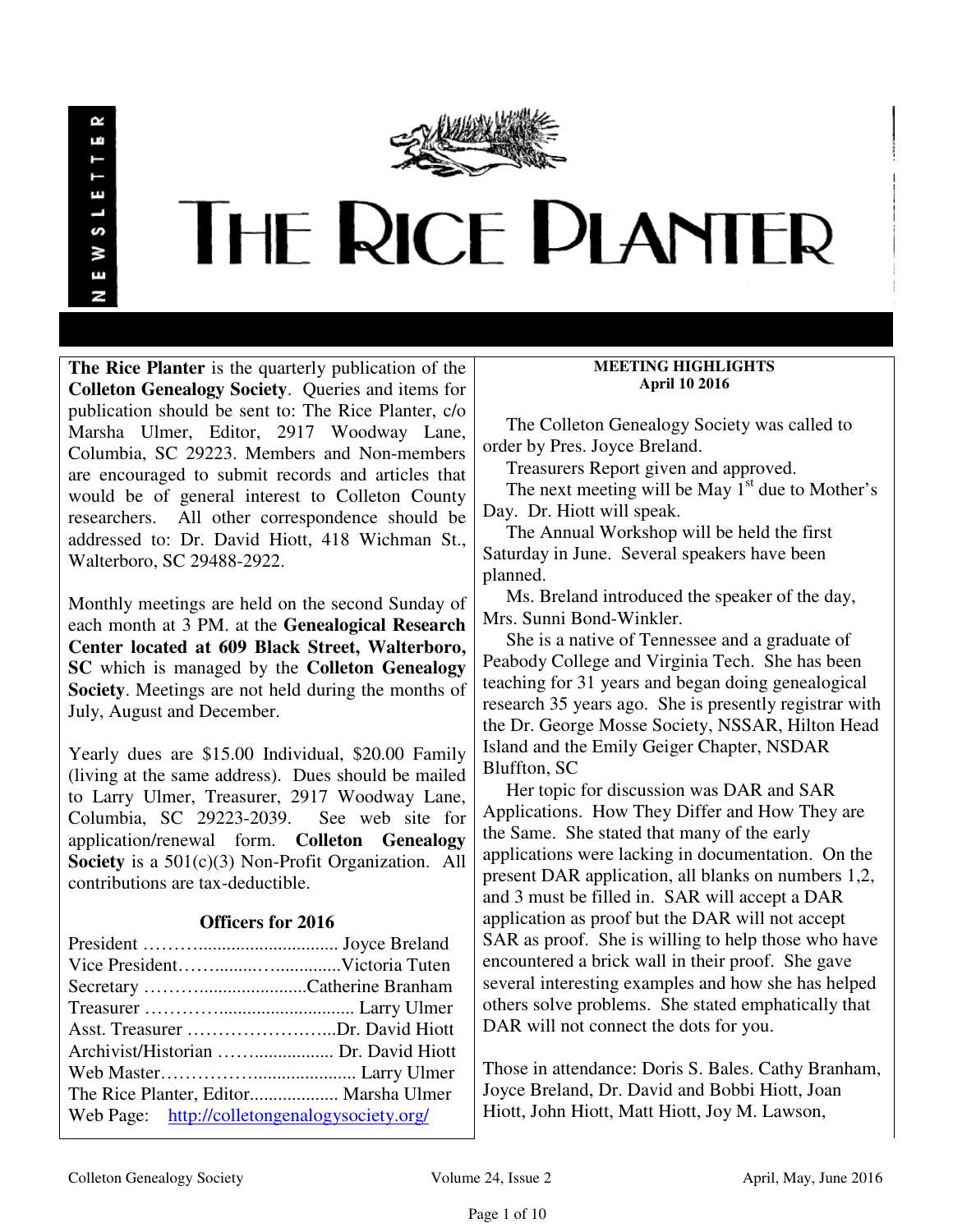# **MEETING HIGHLIGHTS April 10 2016 cont'**

Pre Moore, Mary Catherine Plowden, Moultrie Plowden, Debby Seabrook, Billy Syfrett, Larry and Marsha Ulmer.

# **MEETING HIGHLIGHTS May 1, 2016**

 Meeting called to order by Pres. Joyce Breland. Treasurer's Report given and approved. Joyce Breland introduced the speaker of the day, Matthew Hiott. His topic Rev. Archibald Stobo and his connection to Colleton County, SC.

 Rev. Archibald Stobo was born about 1670 in Scotland. He received a master's degree in Theology from the University of Edinburgh. He married Jul 09 1699 Elizabeth Jean "Eliza" Park, daughter of James Park and Jean Scott. In 1699 he was sent as a Presbyterian missionary to Darien, Panama . When the colony surrendered to the Spanish, the settlers including Rev. Stobo and his wife were ordered to leave. They boarded a ship named "Rising Sun" returning them to Europe. The ship in bad need of repair dropped anchor at the mouth of the Ashley River on Sep 3 1700. Rev. Stobo was asked to disembark from the ship to preach to Charles Town dissenters and marry a young couple. It was during this time that a hurricane drove the Rising Sun from her anchorage. The ship sank and all passengers aboard her perished. Rev. Archibald Stobo took up residence in Charleston, SC to preach at the Circular Meeting House to various dissenters (those who disagreed with the Anglican faith; this included Congregationalists, Presbyterians, and some Baptists). He and his wife had four children, James born about 1705, William born about 1707, Elizabeth born Oct 14 1709, and Jean born about 1710. He established churches at Cainhoy, James Island, Willtown, John's Island and Pon Pon (or Jacksonboro). The later church became Bethel Presbyterian Church of Walterboro. The Jacksonboro church was founded about 1728. Its ancient cemetery still remains. Rev. Archibald Stobo died about 1741 (his will probated 1741 in Charleston, SC), his wife died about 1747. He had numerous notable descendants including President Theodore Roosevelt. This was a very interesting and information presentation. Meeting ajourned.

Those in attendance were: Betty Black, Jo Anne Boone, Cathy Branham, Joyce Breland, Rosemary Hadwin, Bobbi Hiott, Joan and Johnny Hiott, Katie Mae Hiott, Matt Hiott, Joy Lawson, Mary Catherine Plowden and Moultrie Plowden, Billy Syfrett, Heather Tuten, Victoria Tuten, Butch and Betsy Waters.

# **MEETING HIGHLIGHTS SUMMER WORKSHOP Jun 4, 2016**

 The Colleton Genealogy Society held it's summer workshop Jun 4, 2016. Registration was held from 9 A.M to 10 A.M. with doughnuts and coffee being served.

 Joyce Breland President welcomed our guests and introduced the first guest speaker, Bing Chambers.

 His topic for the day concerned Confederate soldiers who died in the war whose deaths have never been reported. He stated that two attempts were made to compile a list but they were never completed. The second attempt was placed in a safety deposit box until 1930. It was removed and submitted to the U. S. government. It was returned in the 1990's and became 'The Roll of the Dead". Mr. Chambers had gone through the Compiled Service Records of Confederate soldiers and found hundreds of soldiers who have not been reported dead. His research has resulted in two books: AND WERE THE GLORY OF THEIR TIME, Infantry and cavalry in separate volumes.

 Joyce Breland introduced our second speaker Mr. Billy Syfrett who spoke on Colleton County soldiers who died in the war.

 Mr. Syfrett has done extensive work and research with the Sons of the Confederate Veterans. Mr. Syfrett presented photos and histories of many veterans. He has located many graves in local cemeteries: Doctors Creek Baptist Church, Evergreen Christian Church, Grace Advent Christian, Zion Baptist, Shiloh Baptist, and Live Oak Cemetery. A total of 372 died from Colleton County, SC.

 The meeting was adjourned to allow visitors to do personal research and have lunch. A great time shared by all.

 Those attending were: Carlisle Avant, Doris S. Bales, Cindy Belknap, Julie Bell, Jo Anne Boone, Cathy Branham, Joyce Breland, Bing Chambers, Sam Hazel, Bobbi and David Hiott, Billy Syfrett, Heather Tuten, Victoria Tuten, Larry and Marsha Ulmer.

# **NEW ACQUISITIONS TO COLLETON GENEALOGY RESEARCH CENTER**

| <b>ITEM</b>                              | <b>DONOR</b>            |
|------------------------------------------|-------------------------|
| The Registers & Our Kin by               |                         |
| Lamar Wells                              | <b>Ruth Lane Family</b> |
| Henry Newman's Salzburger                |                         |
| Letterbook by G. F. Jones                | 66                      |
| Spartanburg County, SC Cemetery          |                         |
| Survey Vol 2 by Pinckney Chapter of SCGS | 66                      |
| <b>Huxford Genealogical Magazines</b>    |                         |
| (two large boxes)                        | 66                      |
|                                          |                         |

.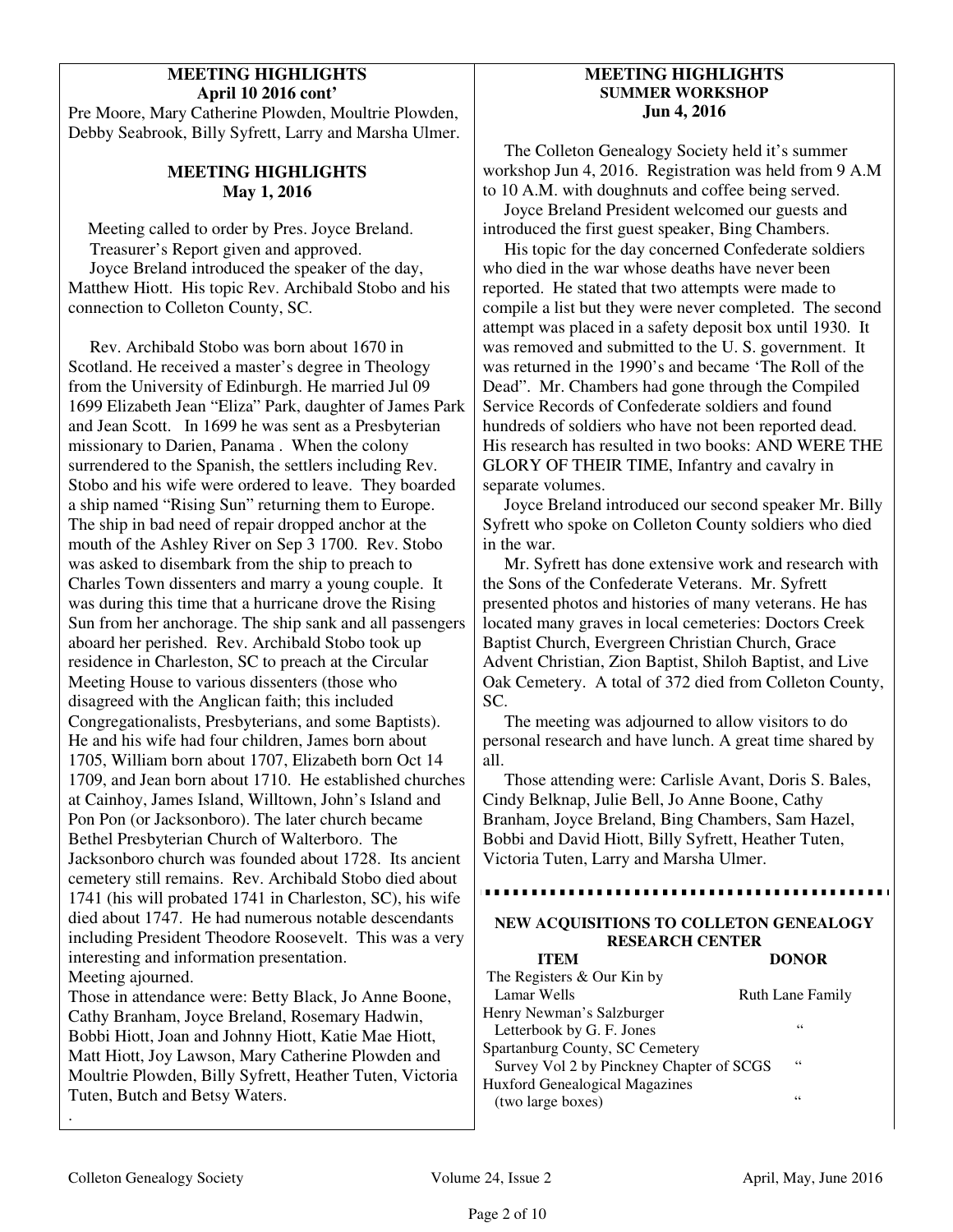#### **PARKER FUNERAL HOME RECORDS**

#### **Moore, Charles Francis**

b. Feb 23 1877 Colleton Co, SC d. Feb 06 1958 Colleton Co, SC bur: Black Creek Baptist Church Cemetery Occ: Farmer and Grocery Merchant Spouse: Lura Bryan Father: Joseph E. Moore b. Colleton Co, SC Mother: Alice Cannon b. Colleton Co, SC Son: F. K. Moore of White Hall, SC: Dau: Mrs. W. W. Reid of White Hall, SC Bro: L. O. Moore of White Hall, SC J. W. Moore of White Hall, SC

#### **Morgan, Dera Burnham**

b. Apr 10 1873 Carroll Co, GA d. Mar 25 1958 Colleton County Hospital, Colleton Co, SC bur: Emmans Cemetery, near Carrollton, GA Spouse: Robert Morgan Father: J. C. Burnham b. Heard Co, GA Mother: Mary Elizabeth Jackson b. Heard Co, GA Dau: Mrs P. W..Houseworth of Walterboro, SC Mrs H. D. Taylor of Carrollton, GA Mrs. Fred Hollingsworth of Carrollton, GA Bro: Walter Burnham of Carrollton, GA J. C. Burnham of Carrollton, GA Sis: Mrs. W. B. Crews of LaGrange, GA 6 Grandchildren and 3 Great Grandchildren

#### **Morris, George**

b. Mar 20 1901 Colleton Co, SC d. Oct 19 1958 Colleton County Hospital, Colleton Co, SC bur: Williams Cemetery, Williams, SC Occ: Carpenter for Phillips Construction Company Spouse: Allie Davis Father: Henry Morris b. Colleton Co, SC Mother: Sarah Cook Morris Raymond b. Colleton Co, SC Son: Henry Morris of Barnwell, SC Sis: Mrs. E. L. Breland of Brunswick, GA Mrs. Herman Lyons of Williams, SC Mrs. Capers Martin of Ruffin, SC Mrs. Buster Roberson of Williams, SC 3 Grandchildren

#### **Muldrow, John J.**

b. Feb 1889 b. Sumter. SC d. Oct 25 1958 Colleton Co, SC bur: Live Oak Cemetery Occ: Farming Father: John J. Muldrow b. Sumter Co, SC Mother: Louise Merriweather b. SC Bro: Louis Muldrow of Jasper AL

### **Murdaugh, Abe Ruth**

b. Oct 11 1883 Colleton Co, SC d. Oct 22 1958 Colleton County Hospital, Colleton Co, SC bur: Cross Swamp Cemetery Occ: Retired Sawmill Operator Spouse: Carrie Lee Ponds Father: Jacob Murdaugh b. Colleton Co, SC Mother: Bartie Ruth Son: J. J. Murdaugh of Hampton, SC Dau: Mrs. W. C. Sanders of Walterboro, SC Mrs. W. N. Dreyfuss of Hampton, SC Bro: Hay Murdaugh of Lodge, SC

# **PARKER FUNERAL HOME RECORDS Cont'**

**Murdaugh, John Charles**  b. Apr 08 1888 Hampton Co, SC d. Aug 19 1958 Colleton County Hospital, Colleton Co, SC bur: Live Oak Cemetery Occ: Lumber Sawyer Spouse: Ida Louise Murdaugh Father: J. C. Murdaugh b. Colleton Co, SC Mother: Isabelle Crosby b. Colleton Co, SC Son: C. D. Murdaugh of Walterboro, SC Leon W. Murdaugh of Air Force Victorville, CA Dau: Mrs. C. P. Spencer of N. Kingston, R.I. Mrs. C. O. Barwick of Wedgefield Mrs. Harold Rice of Ord, Neb. Mrs. A. P. Coleman of Walterboro, SC 13 Grandchildren

### **Murphy, Marguerite**

b. Aug 12 1884 Walterboro, SC d. Jan 26 1958 Walterboro, SC bur: Magnolia Cemetery, Charleston, SC Father: William Perry Murphy b. Orangeburg Co, SC Mother: Eliza O'Bryan b. Walterboro, SC Bro: William Perry Murphy of Walterboro, SC

#### **Nettles, Cozie Roberts**

b. Nov 27 1908 Colleton Co, SC d. Jul 28 1958 Medical College Hospital, Charleston, SC bur: Shiloh Baptist Church Cemetery Spouse: Kisler Nettles Father: John R. Roberts b. Colleton Co, SC Mother: Mary Lyons b. Colleton Co, SC Son: Lamar Nettles (9 years) Bro: L. L. Roberts of White Hall, SC Elijah Roberts of Ruffin, SC Sis: Mrs. Lawrence Nettles of Ruffin, SC Mrs. Perry (Addie) Connelley of Ruffin, SC

# **Nettles, Macara Jane Nettles**

b. Dec 16 1887 Colleton Co, SC d. Sep 28 1958 Colleton County Hospital, Colleton Co, SC bur: Shiloh Baptist Church Cemetery Spouse: Dowling H. Nettles Father: Chesley Nettles b. Colleton Co, SC Mother: Macara Smoak b. Colleton Co, SC Son: Frampton Nettles of Ruffin, SC Dau: Mrs. Bill Cook of Lodge, SC Bro: Charlie Nettles of Ruffin, SC Sis: Mrs. Fannie Herndon of Ruffin, SC

### **Nettles, Infant Son**

b./d. Mar 1 1958 Colleton County Hospital, Colleton Co, SC Father: Walter Carroll Nettles b. Colleton Co, SC Mother: Bernice Craven b. Colleton Co, SC bur: Bedon Baptist Church Cemetery Bro: Larry Nettles Grandparents: M/Ms. William Nettles of Walterboro, SC Grandparents: M/Ms. Howell Craven of Walterboro, SC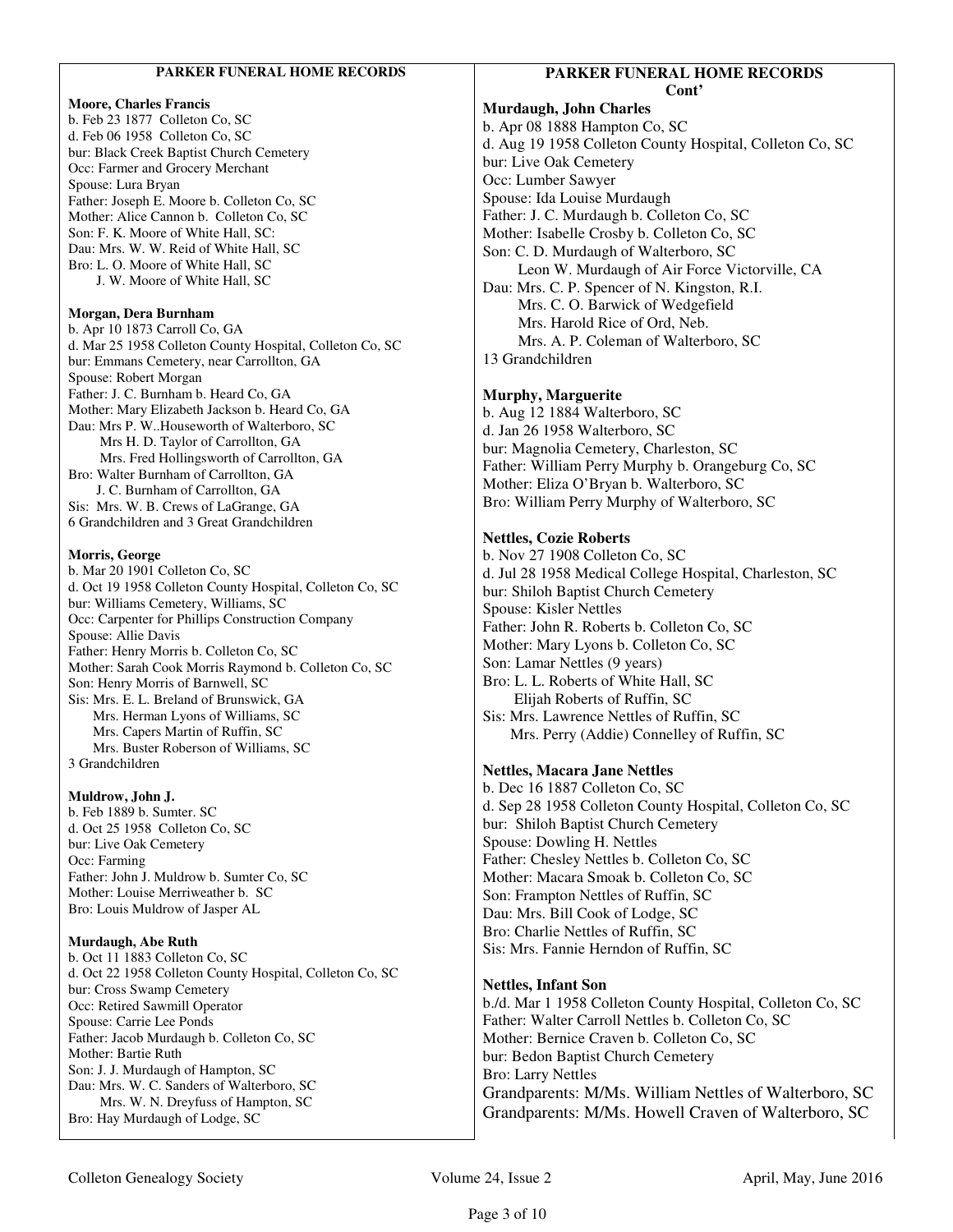# **PARKER FUNERAL HOME RECORDS**

**Cont'** 

**O'Quinn, Alice Cornelia Hodges**  b. Feb 21 1874 Beaufort Co, SC d. Jul 25 1958 Colleton County Hospital, Colleton Co,, SC bur: Live Oak Cemetery Spouse: Charlie O'Quinn Father: Frank Hodges b. Beaufort Co, SC Mother: Jane Law b. Beaufort Co, SC Son: E. F. O'Quinn of Savannah, GA C. H. O'Quinn of Walterboro, SC A. L. O'Quinn of " F. E. O'Quinn of J. A. O'Quinn of Walterboro, SC Dau: Mrs. Ruth Thompson of Walterboro, SC Bro: E. E. Hodges of Bluffton, SC W. W. Hodges of Lake Wales, FL

18 Grandchildren

# **O'Quinn, Hattie Elizabeth Brant**

b. May 19 1872 Colleton Co, SC d. Apr 23 1958 Colleton County Hospital, Colleton Co, SC bur: Live Oak Cemetery Spouse: J. Frank O'Quinn Father: William Brant b. Barnwell Co, SC Mother: Harriett Cope b. Barnwell Co, SC Son: Ernest O'Quinn of Tampa, FL Woodrow O'Quinn of Walterboro, SC Dau: Mrs. Whaley Colson of Walterboro, SC Mrs. Lloyd Crosby of Walterboro, SC Miss Agnes O'Quinn of Walterboro, SC Bro: A. H. Brant of Yemassee, SC Henry J. Brant of Walterboro, SC 13 Grandchildren and 17 Great Grandchildren

# **Padgett, Isabelle Crosby**

b. Jul 16 1875 Colleton Co, SC d. Dec 30 1958 Colleton County Hospital, Colleton Co, SC bur: Bethel Methodist Church Cemetery Spouse: Charlie E. Padgett Father: Henry D. Crosby b. Colleton Co, SC Mother: Patricia Smoak b. Colleton Co, SC Dau: Mrs. Fraser Herndon of Ruffin, SC Sis: Mrs. H. F. Breland of Ruffin, SC 1 Grandchild

# **Padgett, Eugene**

b. Oct 12 1904 Colleton Co, SC d. Jan 30 1958 Colleton County Hospital, Colleton Co, SC bur: Bedon Baptist Church Cemetery Occ: Farmer Spouse: Lucille DeWitt Father: Jimmy Padgett b. Colleton Co, SC Mother: Lizzie Dixson b. Dorchester Co, SC Sons: Carl, Franklin, Terril, and Eugene Jr. all of Ruffin, SC Dau: Mrs. Leonard Nettles of Walterboro, SC Mrs. Jessie Thomas of Walterboro, SC Sis: Mrs. Fairey DeWitt of Charleston, SC Half-Sis: Mrs. Alma Padgett & Mrs. Vera Peter of Charleston 4 Grandchildren

# **PARKER FUNERAL HOME RECORDS Cont'**

**Padgett, Henrietta**  b. Sep 23 1883 Colleton Co, SC d. Apr 20 1958 State Hospital Richland Co, SC bur: William Cemetery in Williams, SC Father: Jim Padgett b. Colleton Co, SC Mother: Rebecca Padgett b. Colleton Co, SC

# **Padgett, Isham Leroy (Roy)**

b. Jul 24 1893 Colleton Co, SC d. Apr 28 1958 Colleton Co, SC bur: Live Oak Cemetery Occ: Retired Sheet Metal Worker with Charleston Navy Yard Spouse: Letha Bryan Father: Isham M. Padgett b. Colleton Co, SC Mother: Jessie S. Wolfe b. Orangeburg, SC Son: Ernest L. Padgett of Walterboro, SC Sis: Miss Mattie V. Padgett of Columbia, SC Mrs. P. J. Heneberry of Charleston, SC Mrs. A. J. DeStefano of Charleston, SC Mrs. W. J. Hoff of Charleston, SC Mrs. P. M. Bishop of Charleston, SC Mrs. D. P. O'Connell of Walterboro, SC Grandson: William Ernest Padgett

# **Padgett, Quincy Monroe**

b. Sep 23 1882 Colleton Co, SC d. May 06 1958 Elizabeth Hatchell Rest Home, Charleston, SC bur: Carter's Ford Baptist Church Cemetery Occ: Farmer 1 st Spouse: Lizzie Fralix 2<sup>nd</sup> Spouse: Mittie Carter Tuten 3<sup>rd</sup> Spouse: Zethalee Fralix Bailey Father: Berry P. Padgett b. Bamberg, SC Mother: Virginia Rutland b. Orangeburg, SC Son: Nathaniel Padgett of Lodge, SC Sonny Padgett of Lodge, SC Bro: Frank Padgett of Lodge, SC Sis: Mrs. Annie Hollingsworth of Augusta, GA Mrs. Junior Jones of Florence, SC Mrs. Ollie Mae Lyons of Hampton, SC

# **Poole, Alvin**

b. Aug 15 1897 Manning, SC d. Feb 11 1958 US Naval Hospital, Beaufort, SC bur: Pine Grove Baptist Church Cemetery Occ Grocery Merchant Spouse: Lucille Bunton Nettles Father: John Perry Poole b. Manning, SC Mother: Mary Ellen Carroll b. Clarendon Co, SC Step-son: Lewis Olson of Austin, TX George Nettles of Walterboro, SC Step-dau: Mrs. J. G. Barrineau of White Hall, SC Mrs. Donald L. Pool of Walterboro, SC Half-Bro: Jack Carroll of San Antonio, TX, P. C. Carroll of NY Bro: Reynolds Poole of New City, NY, Charlie Poole of Manning, SC and Zeigler Poole of Florence, SC.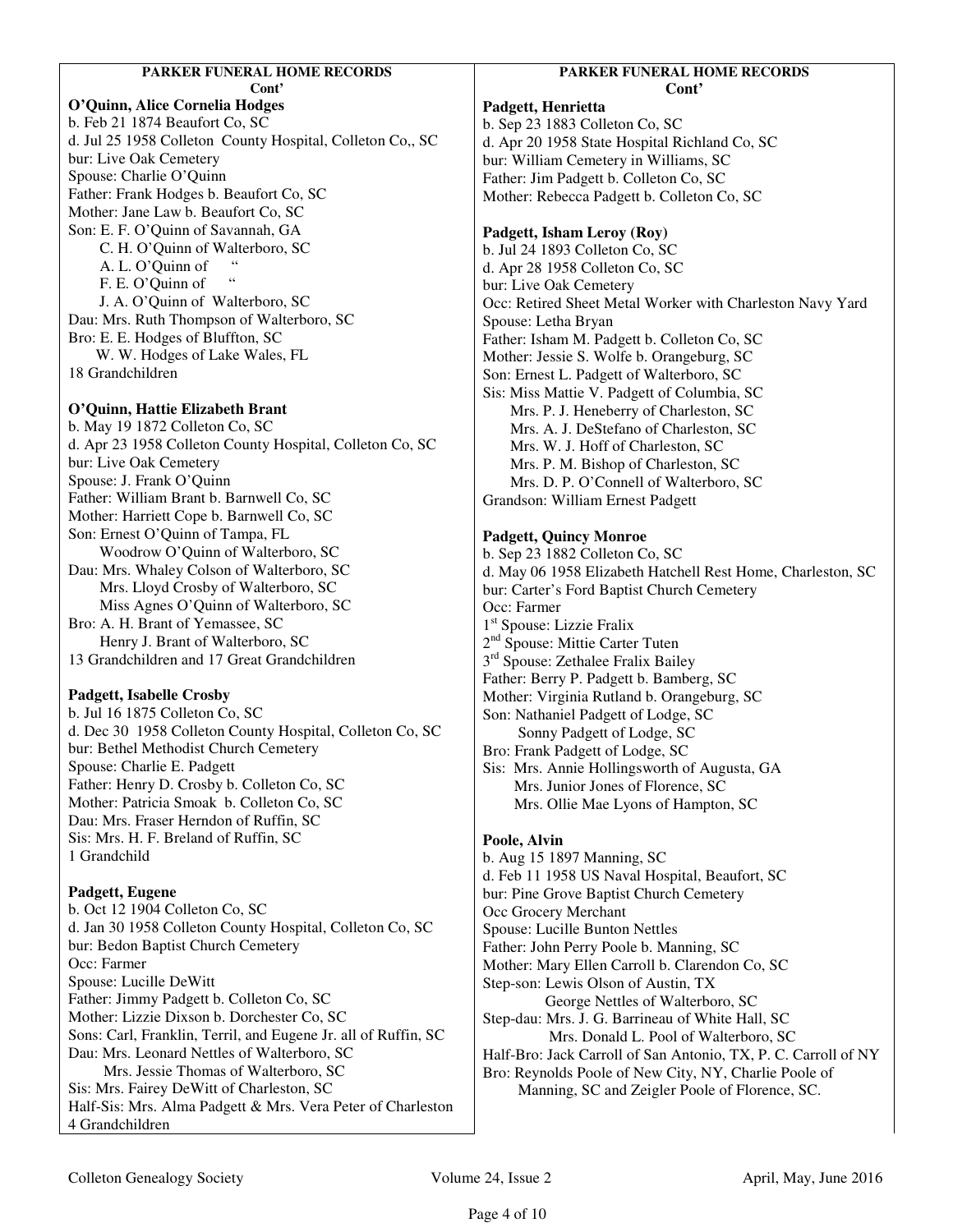### **DESCENDANTS OF JACOB MARTIN CROSBY**

*Cont'* 

28. **John "Edward" Crosby**, born about 1861 in Colleton Co, SC, died about 1898 in Colleton Co, SC, buried in Old Field Creek Cemetery, Ruffin, Colleton Co, SC, occupation Farmer. He married **Sarah Hollan "Sallie" Bryan**, November 14 1880 in Colleton Co, SC, born July 26 1867 in Colleton Co, SC (daughter of **Edward Harper Bryan Jr** and **Sarah Caroline Gooding**), died about 1912 in Colleton Co, SC, buried in Old Field Creek Cemetery, Ruffin, Colleton Co, SC.

#### *Children:*

- 107 i. Robert Lee "Robbie" Crosby, born about 1881 in Colleton Co, SC, died before 1913 in Colleton Co, SC, buried in Old Field Creek Cemetery, Ruffin, Colleton Co, SC.
- 108 ii. Della Crosby, born after 1881 in Colleton Co, SC, buried in Old Field Creek Cemetery, Ruffin, Colleton Co, SC.
- 109 iii. Edward Benjamin "Ben" Crosby, born October 31 1889 in Ruffin, Colleton Co, SC, died April 15 1955 in St Francis Infirmary, Charleston, SC, buried in Carolina Memorial Park, North Charleston, SC, occupation Furniture Salesman and Collector. He married Ethel Caldwell, born March 29 1899, died January 14 1985, buried in Carolina Memorial Park, North Charleston, SC.
- + 110 iv. Mary Sophie "Mollie" Crosby born January of 1894.
	- 111 v. Calvin "Harper" Crosby, born May 29 1896 in Colleton Co, SC, died August 09 1959 in Charleston Co, SC, buried in Carolina Memorial Park, North Charleston, SC. He married Gladys "Marie" Carter, born 1902, died 1993.

29. **Stephen Benjamin Crosby**, born March 12 1863 in Colleton Co, SC, died March 13 1924 in Colleton Co, SC, occupation Farmer. He married **Emma C. Jones**, about 1889, born about 1869 in Colleton Co, SC (daughter of **James Robert** 

- **"Jimmy" Jones** and **Julia Anne Carter**), died June 03 1940, buried in Old Field Creek Cemetery, Ruffin, Colleton Co, SC. *Children:*
	- 112 i. Joseph Clifton "Cliff" Crosby, born August 9 1890 in Colleton Co, SC, died June 4 1965 in Ruffin, Colleton Co, SC, buried in Bethel Methodist Church, Ruffin, SC, military Veteran of World War I, occupation Retired Saw Mill/Farmer. He married Martha Griffin, born March 24 1883 in Colleton Co, SC (daughter of Edward Bryan Griffin and Matilda Crosby), died Nov 28 1967 in Ruffin, Colleton Co, SC, buried November 30 1967 in Bethel Methodist Church, Ruffin, SC.
- + 113 ii. Florence "Florrie" Crosby born October 16 1891.
- + 114 iii. William Henry "Willie" Crosby born November 3 1895.
	- 115 iv. Heber Crosby, born about 1897 in Colleton Co, SC, died March 21 1956 in Columbia Hospital, Columbia, SC, buried in Old Field Creek Cemetery, Ruffin, Colleton Co, SC, occupation Retired Farmer.
	- 116 v. Herbert Crosby, born December 25 1897 in Ruffin, Colleton Co, SC, died Nov 3 1959 in Colleton County Hospital, Walterboro, SC, buried in Old Field Creek Cemetery, Ruffin, Colleton Co, SC, cause of death Result of injuries received on May 8, 1959 when hit by automobile while walking on highway near Bells Cross Road.
	- 117 vi. Edward Leitch Crosby, born about 1904 in Colleton Co, SC, died February 28 1910, buried in Old Field Creek Cemetery, Ruffin, Colleton Co, SC.
- 30. **John Martin "Johnnie" Breland**, born April 1 1852 in Colleton Co, SC, died March 26 1933 in Colleton Co, SC, buried in Breland Cemetery, Ruffin, Colleton Co, SC. He married **Mary Catherine Buchanan**, born July 31 1867 in Colleton Co, SC (daughter of **James Daniel Buchanan Sr** and **Sarah Jane Benton**), died August 30 1937 in Colleton Co, SC, buried in Breland Cemetery, Ruffin, Colleton Co, SC.

- 118 i. Eustus Olin Breland, born September 7 1888 in Colleton Co, SC, died April 20 1902 in Colleton Co, SC, buried in Breland Cemetery, Ruffin, Colleton Co, SC.
- + 119 ii. Walter Bazel Breland born November 27 1889.
- + 120 iii. Rufus Vander Breland born Mar 1 1889.
- + 121 iv. Corrie Breland born February 2 1893.
- + 122 v. Theresa Mae "Ressa" Breland born August 13 1895.
- + 123 vi. Lonnie Chaplin Breland Sr born May 8 1898.
- + 124 vii. Sallie Rita Breland born November 13 1900.
- + 125 viii. William Dan Breland Sr born February 22 1903.
- + 126 ix. Ida "Versie" Breland born July 16 1907.
- 31. **Mary Ann Ursula Breland**, born October 10 1854 in Colleton Co, SC, died December 18 1908 in Colleton Co, SC, buried in Peniel Baptist Church, Islandton, SC. She married **William Jasper "Billy" Bishop**, born June 14 1851 in Colleton Co, SC (son of **Hezekiah Bishop** and **Annie Weekley**), died May 30 1894 in Colleton Co, SC, buried in Peniel Baptist Church,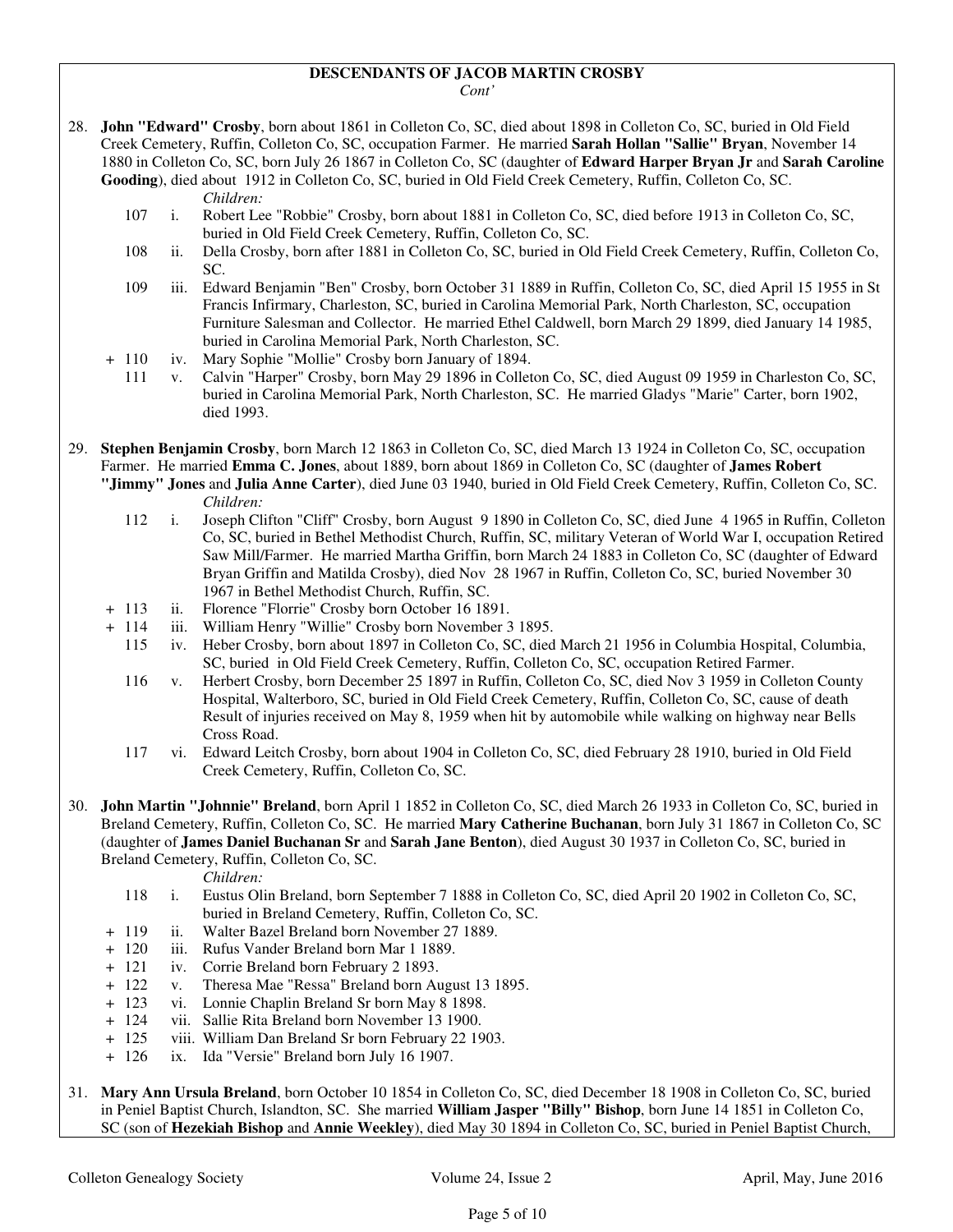#### Islandton, SC.

*Children:*

- + 127 i. George Quillie "Bud" Bishop born December 15 1874.
- + 128 ii. Beulah M. Bishop born February 22 1877.
- + 129 iii. Lucia S. Bishop born June 11 1880.
- iv. Mollie Mary Ann Bishop born March 29 1882.
- + 131 v. Nettie Bishop born May 25 1884.
- + 132 vi. Frank Junior Bishop Sr born July 25 1887.
- + 133 vii. Lillian "Lillie" Bishop born October 29 1889.
- + 134 viii. Oscar Herbert "Boss" Bishop born December 02 1890.
- 32. **Margaret Ann DuBois**, born about 1845 in Colleton Co, SC, died October 27 1910 in Beaufort Co, SC. She married **Allen Berry Stone**, born October 29 1834 in Barnwell District, SC (son of **Little Berry Stone** and **Mary Weekley**), died July 20 1922 in Beaufort Co, SC, occupation Farmer, buried in Bluffton Cemetery, Bluffton, Beaufort Co, SC.
	- *Children:*
	- + 135 i. Rosetta Stone born July 22 1866.
	- + 136 ii. Henrietta Stone born July 21 1866.
		- 137 iii. Ida Jane Stone, born about 1869 in Colleton Co, SC.
		- 138 iv. Rebecca Elizabeth Stone, born March 31 1871 in Colleton Co, SC, died January 02 1963 in Savannah, Chatham Co, GA, buried in Evergreen Cemetery, Beaufort, SC. She married William Henry Vaigneur, born September 24 1865 in South Carolina (son of Lewis Samuel Vaigneur and Mary Anna Hodge), died November 19 1933 in South Carolina, buried in Evergreen Cemetery, Beaufort, SC.
		- 139 v. Henry W. Stone, born about 1876 in South Carolina.
		- 140 vi. Susan E. "Sue" Stone, born March of 1880 in Beaufort Co, SC.
		- 141 vii. Edna Ida Stone, born about 1879 in Colleton Co, SC.
- 33. **Alexander Benjamin "Berry" DuBois**, born May 10 1845 in Colleton Co, SC, died February 7 1918 in Broxton Township, Colleton Co, SC, buried in Peniel Baptist Church, Islandton, SC, military Co. A, 3 SD Cav CSA, occupation Farmer. He married (1) **Anterlicy Lujane "Jane" Bishop**, February 25 1869 by Rev R. Wilson, born January 29 1845 in Barnwell District, SC (daughter of **Hezekiah Bishop** and **Annie Weekley**), died about 1880 in Colleton Co, SC. *Children:*
	- + 142 i. Angus B. DuBois born October 28 1870.
		- 143 ii. Hamilton Jasper "Ham" DuBois, born February 7 1874 in Islandton, Colleton Co, SC, died September 30 1943 in Colleton Co, SC, buried in Peniel Baptist Church, Islandton, SC, occupation Farmer. He married Ellen Crosby, about 1892, born June 5 1874 in Colleton Co, SC (daughter of Henry E. Crosby and Mary Elizabeth Sineath), died June 22 1960 in Columbia Hospital, Columbia, SC, buried in Peniel Baptist Church, Islandton, SC.

 He married (2) **Mary Catherine Campbell**, September 1 1881, born July 16 1862 in Colleton Co, SC, died December 25 1928 in Florida, buried in Mt Enon Primitive Baptist Church Cemetery, Plant City, FL.

- *Children:*
- + 144 iii. Joseph Christian DuBois born July 03 1882.
- 34. **Henry Washington DuBois**, born February 22 1848 in South Carolina, died November 26 1928 in Spartanburg, Spartanburg Co, SC, buried in Bull Hill Cemetery, Bluffton, SC. He married (1) **Louisa Victoria Preacher**, December 22 1868, born December 20 1850 in Colleton Co, SC (daughter of **William N. Preacher** and **Remeliah Langley Ulmer**), died before 1893 in Pritchardville, Beaufort Co, SC.

*Children:*

- + 145 i. Tullulah V. "Lula" DuBois born February 3 1870.
	- 146 ii. Mary Lillian DuBois, born June 02 1872, died January 24 1917 in South Carolina, buried in Bull Hill Cemetery, Bluffton, SC.
- + 147 iii. Lenora A. DuBois born September 01 1876.
- + 148 iv. Julian Mouzon DuBois Sr born October 29 1880.
- + 149 v. Eulalia Mae DuBois born August 09 1886.
- + 150 vi. Benjamin Asberry DuBois born about 1883.

 He married (2) **Mary Ann Forrester**, born November 27 1858, died November 01 1921, buried in Bull Hill Cemetery, Bluffton, SC.

*Children:*

151 vii. Pauline DuBois, born about 1898 in Bluffton, Beaufort Co, SC.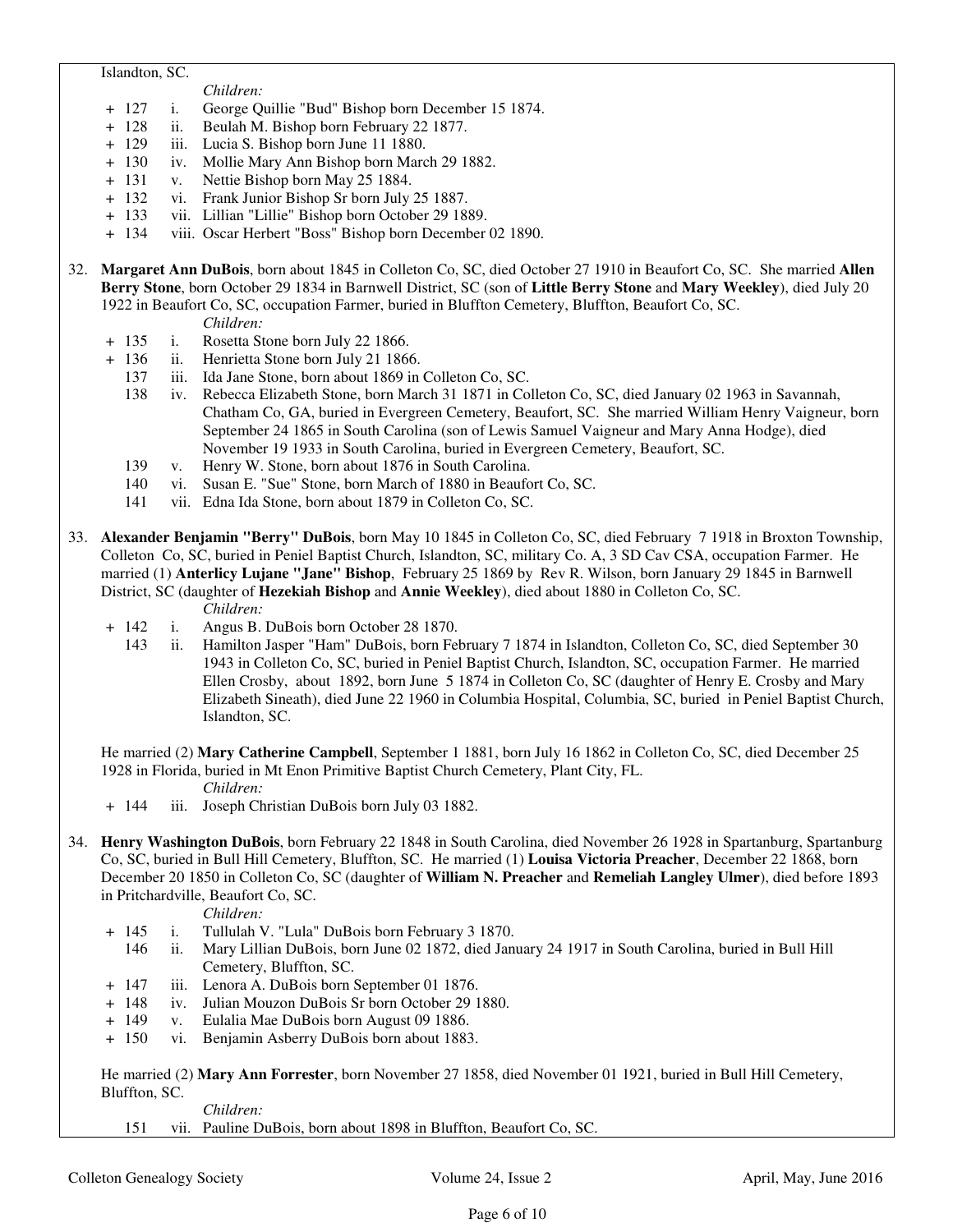152 viii. Lurlene Adeline DuBois, born about 1898 in Bluffton, Beaufort Co, SC.

35. **William Perry DuBois**, born October 13 1850 in South Carolina, died February 6 1931 in Bryan Co, GA, occupation Farmer, buried in Red Hill Primitive Baptist Church Cemetery, Bulloch Co, Ga. He married (1) **Atheliah Z. "Atha" Ulmer**, about 1879, born February 17 1851 in Colleton Co, SC (daughter of **Gideon Boswell Ulmer** and **Athylier Martha Sineath**), died March 16 1888, buried in Ulmer Cemetery, Ruffin, Colleton Co, SC.

#### *Children:*

- 153 i. Rufus H. Dubois, born September 24 1871.
- 154 ii. Anna M. DuBois, born April 29 1873.
- 155 iii. Alice L. DuBois, born March 28 1877.
- 156 iv. Edward P. Dubois, born November 28 1880, died January 18 1950, buried in Bonaventure Cemetery, Savannah, Chatham Co, GA.
- 157 v. Mattie C. DuBois, born November 29 1882, died March 19 1951, buried in Ash Branch Baptist Church Cemetery, Bulloch Co, GA. She married John Elmore Hughes, born September 26 1879, died February 6 1947, buried in Ash Branch Baptist Church Cemetery, Bulloch Co, GA.
- 158 vi. Hazel Brown Dubois, born July 28 1885.
- + 159 vii. Benjamin Clark "Bennie" Dubois born April 4 1887.
	- 160 viii. William Perry Dubois, born May 16 1888, died March 16 1888.

 He married (2) **Carrie Unknown**, about 1888, born February 01 1857, died March 13 1907, buried in Red Hill Primitive Baptist Church Cemetery, Bulloch Co, Ga.

*Children:*

161 ix. Raymond DuBois, born Apr of 1890.

 He married (3) **Margaret "Minnie Lee" Ulmer**, about 1910, born July 3 1870 in Walterboro, Colleton Co, SC (daughter of **Charles Wesley Ulmer Sr** and **Ellen Jane Crosby**), died February 15 1948 in Colleton County Hospital, Walterboro, SC, buried in Red Hill Primitive Baptist Church Cemetery, Bulloch Co, Ga.

- 36. **John Q. DuBois**, born Sep 9 1852 in Colleton Co, SC, died before 1918. He married **Annie Margaret Ulmer**, December 17 1871, born July 24 1857 in Colleton Co, SC (daughter of **Gideon Boswell Ulmer** and **Athylier Martha Sineath**), died February 26 1918 in Colleton Co, SC, buried in Dubois Graveyard, Islandton, Colleton County, SC, occupation Domestic. *Children:*
	- + 162 i. John Boswell "JB" DuBois born September 17 1873.
	- + 163 ii. Bertha Justina DuBois born February 15 1875.
	- + 164 iii. John Enoch Ulmer DuBois born June 3 1877.
	- + 165 iv. Henry Jessie DuBois born September 22 1879.
		- 166 v. Benjamin Dove Tiller DuBois, born February 9 1881, died Before 1900.
		- 167 vi. Cora Margaretann DuBois, born April 30 1883, died before 1932.
	- + 168 vii. Bessie Alberta DuBois born October 5 1885.
	- + 169 viii. Robert Lee DuBois born September 21 1887.
	- + 170 ix. Leola Annie DuBois born October 30 1889.
		- 171 x. Maude Estelle DuBois, born January 22 1893, died before 1900.
	- + 172 xi. Johnie Izora DuBois born December 4 1895.

37. **Sarah Emily DuBois**, born April 18 1855 in South Carolina, died October 31 1905 in Islandton, Colleton Co, SC, buried in Peniel Baptist Church, Islandton, SC. She married **Berry O'Quinn**, about 1874 in South Carolina, born February 21 1853 in Islandton, Colleton Co, SC (son of **Tyler O'Quinn** and **Elizabeth Stone**), died February 26 1907 in Walterboro, Colleton Co, SC, buried in Peniel Baptist Church, Islandton, SC.

- + 173 i. Eugene Edgar O'Quinn born March 21 1874.
- 174 ii. Mary Elizabeth "Lizzie" O'Quinn, born about 1877 in South Carolina. She married J. S. Corry.
- + 175 iii. Harriet "Hattie" O'Quinn born December 01 1878.
- + 176 iv. Susana Ann "Susie Annie" O'Quinn born December 27 1883.
	- 177 v. Willie J. O'Quinn, born August of 1886 in South Carolina.
	- 178 vi. Neta Jessie O'Quinn, born October 08 1891 in South Carolina, died October 26 1952 in Chatham Co, GA, buried in Glennville City Cemetery, Glennville, Tattnall Co, GA. She married Andrew Tillinghast Mixon, born October 07 1887 in Hampton Co, SC, died September 29 1954 in Tattnall Co, GA, buried in Glennville City Cemetery, Glennville, Tattnall Co, GA.
- + 179 vii. Benjamin Franklin O'Quinn Sr born September 26 1898.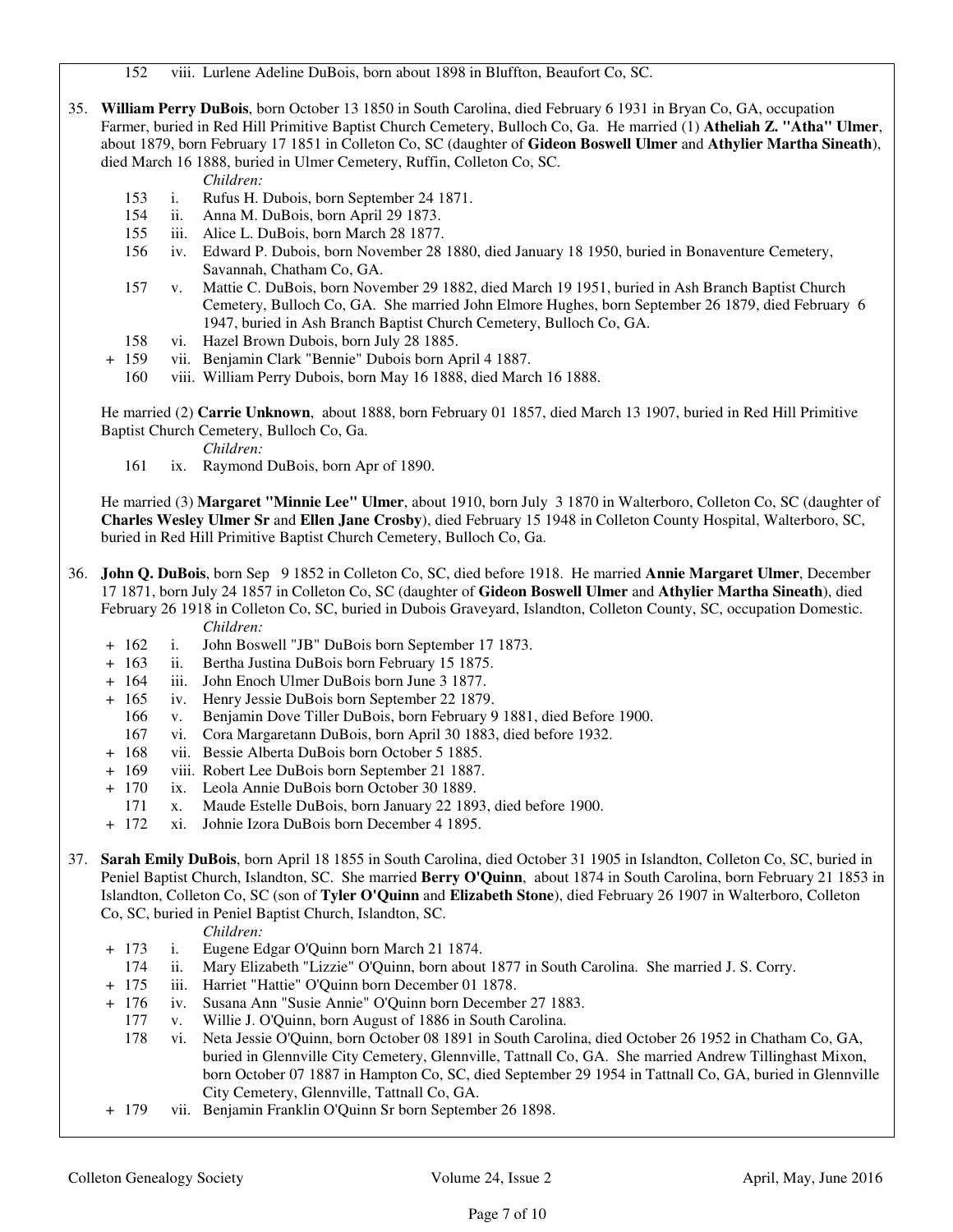- 38. **Mary Jane "Mollie" DuBois**, born May 02 1859 in Colleton Co, SC, died January 29 1931 in Greenville Co, SC, buried in Lodge, Colleton Co, SC. She married **Charles C. Caldwell**, born about 1854 in Colleton Co, SC (son of **Thomas Giles "Tom" Caldwell Jr** and **Sarah Adeline "Sallie" Carter**), died January 06 1918 in Colleton Co, SC. *Children:*
	- + 180 i. Thomas Benjamin Caldwell born May 31 1884.
		- ii. Florrie Caldwell, born September of 1887 in Colleton Co, SC, died before Oct 1945.
	- + 182 iii. Frank Norman Caldwell born March 06 1890.
- 39. **Tyler Laverne Risher**, born September 26 1843 in Colleton Co, SC, died April 29 1923 in Walterboro, Colleton Co, SC, buried in Evergreen Christian Church Cemetery, Walterboro, Colleton Co, SC, military Civil War, Company B, 3rd S. C. Cavalry. He married **Adelle Caroline Victoria Jordan**, before 1867, born March 12 1851 in Colleton Co, SC, died April 4 1896 in Colleton Co, SC, buried in Evergreen Christian Church Cemetery, Walterboro, Colleton Co, SC.
	- *Children:*
	- + 183 i. Alice Ubanna Risher born September 30 1866.
	- + 184 ii. Annie Laura Risher born September 26 1868.
		- 185 iii. Caroline Risher, born about 1871 in Colleton Co, SC.
		- 186 iv. Charles Risher, born about 1873 in Colleton Co, SC.
	- + 187 v. Julius Francis Risher Sr born October 4 1874.
		- 188 vi. Clara Risher, born about 1875 in Colleton Co, SC.
	- + 189 vii. Janie Risher born August 9 1876.
	- + 190 viii. John Bunyan Risher Sr born August 22 1877.
		- 191 ix. William Silas Risher, born May of 1879, died June of 1879.
	- + 192 x. Maybelle Risher born July 11 1880.
	- + 193 xi. Callie Risher born October 22 1882.
	- + 194 xii. Ashley Johnson Risher born August 29 1883.
	- + 195 xiii. Ira Louis Risher Sr born October 3 1886.
	- + 196 xiv. Thurston Steven Risher born Apr of 1888.
	- + 197 xv. Ida Lee Risher born June 4 1891.
- 40. **Laura Ann Risher**, born January 31 1846 in Colleton Co, SC, died August 22 1920 in Colleton Co, SC, buried in Grace Advent Christian Church Cemetery, Walterboro, SC. She married **John Hezekiah "Singing John" Hiott**, June 4 1865 in Zion Baptist Church by Rev. B. G. Price, born June 2 1844 in Colleton Co, SC (son of **Arthur H. Hiott II** and **Eleanor Frances Sullivan**), died March 22 1926 in Walterboro, Colleton Co, SC, buried in Grace Advent Christian Church Cemetery, Walterboro, SC, occupation Farmer.

*Children:*

- + 198 i. Stephen Westbury Hiott born May 13 1866.
	- 199 ii. Charlie Preston Hiott, born September 2 1868 in Colleton Co, SC, died May 7 1879 in Hampton Co, SC, buried in Doctor's Creek Baptist Church, Walterboro, SC.
- + 200 iii. Rosa Ann Laura Hiott born September 26 1870.
- + 201 iv. Josephine Candacie "Cannie" Hiott born May 3 1873.
- + 202 v. Goldie Ann Lula Hiott born May 24 1875.
- + 203 vi. Silas Newton Hiott born January 12 1878.
- + 204 vii. Sheldonie Hermonie "Shellie" Hiott born February 16 1880.
- + 205 viii. Myrtie Lucretia Hiott born December 2 1882.
- + 206 ix. Ashley Everette "Uncle Errit" Garfield Hiott born September 21 1885.
- 41. **Perry William Risher**, born Apr 2 1853 in Colleton Co, SC, died Jan 9 1929 in Walterboro, Colleton Co, SC, buried in Pleasant Grove Baptist Church, Walterboro, Colleton Co, SC. He married **Annie L. Youmans**, born January 29 1870 in Hampton Co, SC (daughter of **W. W. Youmans** and **Alice Unknown**), died Dec 8 1939 in Colleton Co, SC, buried in Pleasant Grove Baptist Church, Walterboro, Colleton Co, SC.

- 207 i. Silas Washington Risher, born Aug 4 1894 in Colleton Co, SC, died March 19 1962 in State Hospital, Columbia, SC, buried in Pleasant Grove Baptist Church, Walterboro, Colleton Co, SC. He married Barbara Keziah "Kizzie" Wilson, February 20 1923 by W. W. Strickland, Notary Public Officiating, born September 22 1881 in Smoaks, Colleton Co SC (daughter of Edward Franklin Wilson and Susan R. Fralix), died August 25 1972 in Colleton County Hospital, Walterboro, SC, buried in Pleasant Grove Baptist Church, Walterboro, Colleton Co, SC.
- + 208 ii. Robert Lee Risher Sr born November 22 1896.
- 209 iii. Mary "Alice" Risher, born about 1901 in Colleton Co, SC. She married (1) Edward "Loyless" Bryan, August 05 1917, born January 18 1897 in South Carolina (son of William E. "Billy" Bryan and Sarah M.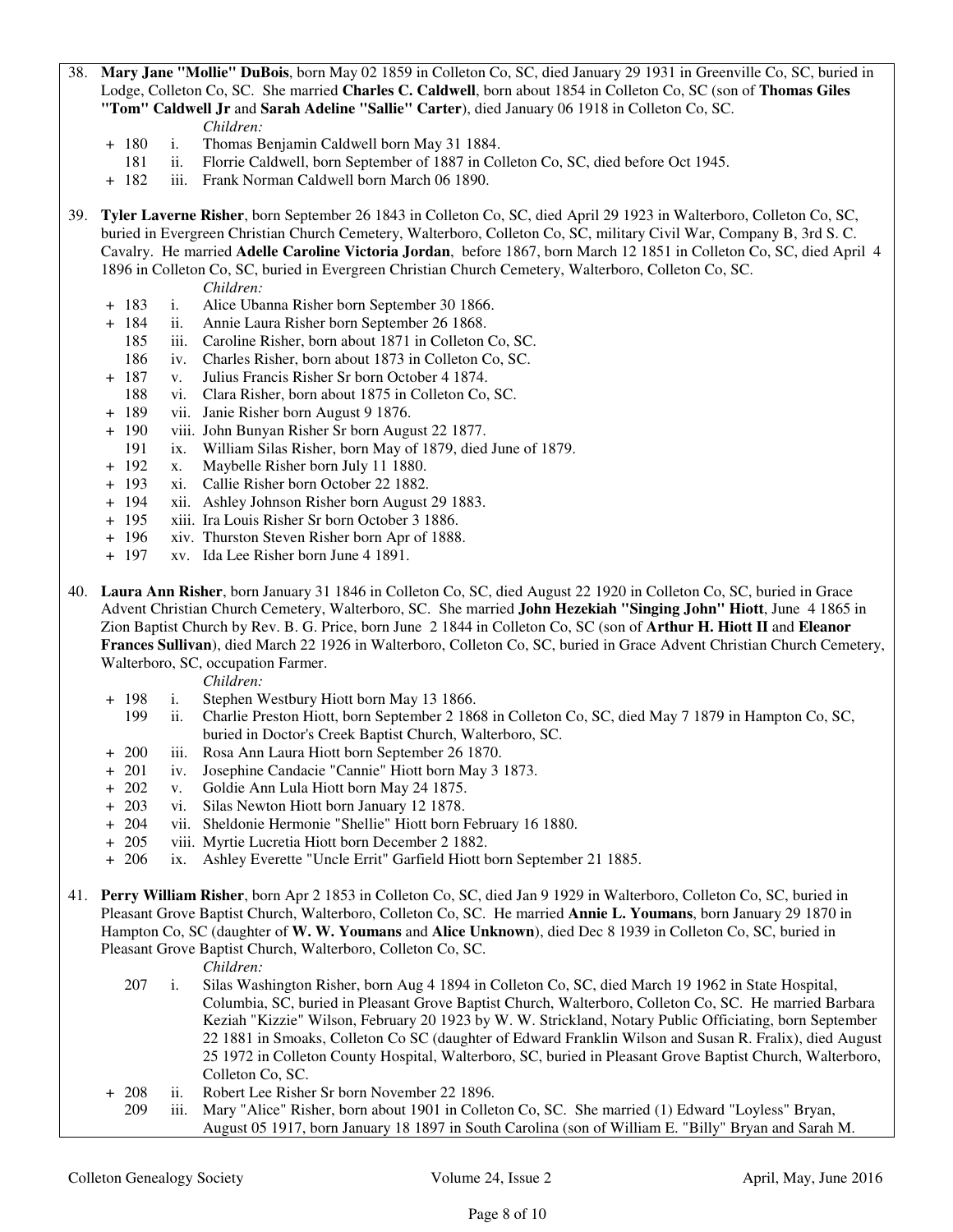"Sallie" Ulmer), died January 01 1929 in Colleton Co, SC, buried in Walterboro, Colleton Co, SC, occupation Laborer. She married (2) Unknown Bunch.

42. **Sarah Ann Elizabeth Risher**, born May 28 1856 in Colleton Co, SC, died December 17 1918 in EsDorn Hospital, Walterboro, SC, buried in Doctor's Creek Baptist Church, Walterboro, SC. She married **LeGrand Guerry Ulmer**, August 27 1876 by Reverend Silas Risher, born September 12 1843 in Ruffin, Colleton Co, SC (son of **Gideon Boswell Ulmer** and **Athylier Martha Sineath**), died December 21 1910 in Ruffin, Colleton Co, SC, buried in Ulmer Cemetery, Ruffin, Colleton Co, SC, military 1861-1865 Lt., Co E 24th S.C.V.

*Children:*

- + 210 i. Theodocia "Docia" Ulmer born July 12 1877.
- + 211 ii. Boswell Risher Ulmer Sr born February 7 1879.<br>+ 212 iii. Silas Tillinghast Ulmer born Apr 4 1881.
- iii. Silas Tillinghast Ulmer born Apr 4 1881.
- + 213 iv. Jerusa "Rosa" Ulmer born April 28 1883.
- + 214 v. Mary Louise "Mamie" Ulmer born February 13 1886.
- + 215 vi. Miley Ulmer born April 5 1888.
- + 216 vii. Estelle "Stella" Ulmer born May 23 1891.
- + 217 viii. Beatrice "Bee" Ulmer born August 4 1892.
- + 218 ix. James Gary Ulmer Sr born July 25 1894.
	- 219 x. Franklin Davis Ulmer, born August 30 1896 in Ruffin, Colleton Co, SC, died October 3 1939 in Tyler, TX, buried in Rose Hill Cemetery, Tyler, Smith Co Texas, occupation Teacher, never married.
- + 220 xi. Octavia Ulmer born October 26 1898.
- 43. **Salina or Sarah Althia "Allie" Risher**, born July 17 1858 in Colleton Co, SC, died February 27 1940 in Canadys, SC, buried in Pleasant Grove Baptist Church, Walterboro, Colleton Co, SC. She married **Andrew W. Wilson**, born August 23 1853 in Colleton Co, SC, died January 06 1906 in Colleton Co, SC, buried in Pleasant Grove Baptist Church, Walterboro, Colleton Co, SC.

*Children:*

- + 221 i. Joseph Earl Wilson born November 05 1891.
	- 222 ii. Eugene Wilson, born February 25 1893, died infancy, buried in Pleasant Grove Baptist Church, Walterboro, Colleton Co, SC.
	- 223 iii. Izhan "Isaac" Wilson, born February 24 1894 in Colleton Co, SC, died September 27 1921, buried in Pleasant Grove Baptist Church, Walterboro, Colleton Co, SC.
	- 224 iv. Silas "Aaron" Wilson, born March 15 1896, died August 07 1908, buried in Pleasant Grove Baptist Church, Walterboro, Colleton Co, SC.
- + 225 v. Henry Lawton Wilson born September 19 1898.
- + 226 vi. Pauline "Lena" Wilson born August 24 1900.
- 44. **Louisa Risher**, born April 15 1863, died September 29 1894, buried in Doctor's Creek Baptist Church, Walterboro, SC. She married **Richard Rufus Stutts**, born May of 1840, died After 1900.

#### *Children:*

- 227 i. Fannie Stutts, born about 1885.
- 228 ii. Mattie L. Stutts, born about 1887.
- + 229 iii. Francis Marion "Stutty or Stutts" Stutts born August 25 1890.
- + 230 iv. Silas David Stutts born August 23 1894.
- 45. **Madison James Crosby**, born July 24 1861 in Colleton Co, SC, died September 29 1910 in Colleton Co, SC, buried in Doctor's Creek Baptist Church, Walterboro, SC. He married **Susan Clementine Breland**, born June 15 1870 in Colleton Co, SC (daughter of **Rhett Harlbrook Breland** and **Harriett Melinda Bryan**), died January 1 1943 in Colleton Co, SC, buried in Doctor's Creek Baptist Church, Walterboro, SC.

- + 231 i. Lancy Rutledge Crosby born September 13 1895.
- + 232 ii. Erie Crosby born September 25 1898.
	- 233 iii. Reba Crosby, born Jun 6 1904 in Colleton Co, SC, died Jul 6 1983 in Roper Hospital, Charleston, SC, buried in Greenlawn Memorial Gardens, Walterboro, SC, occupation Retired Practical Nurse.
- 47. **Henry B. Crosby**, born about 1867 in Colleton Co, SC. He married **Sallie F. Unknown**, born in Kentucky. *Children:*
	- 234 i. Edna M. Crosby, born about 1907 in Florida.